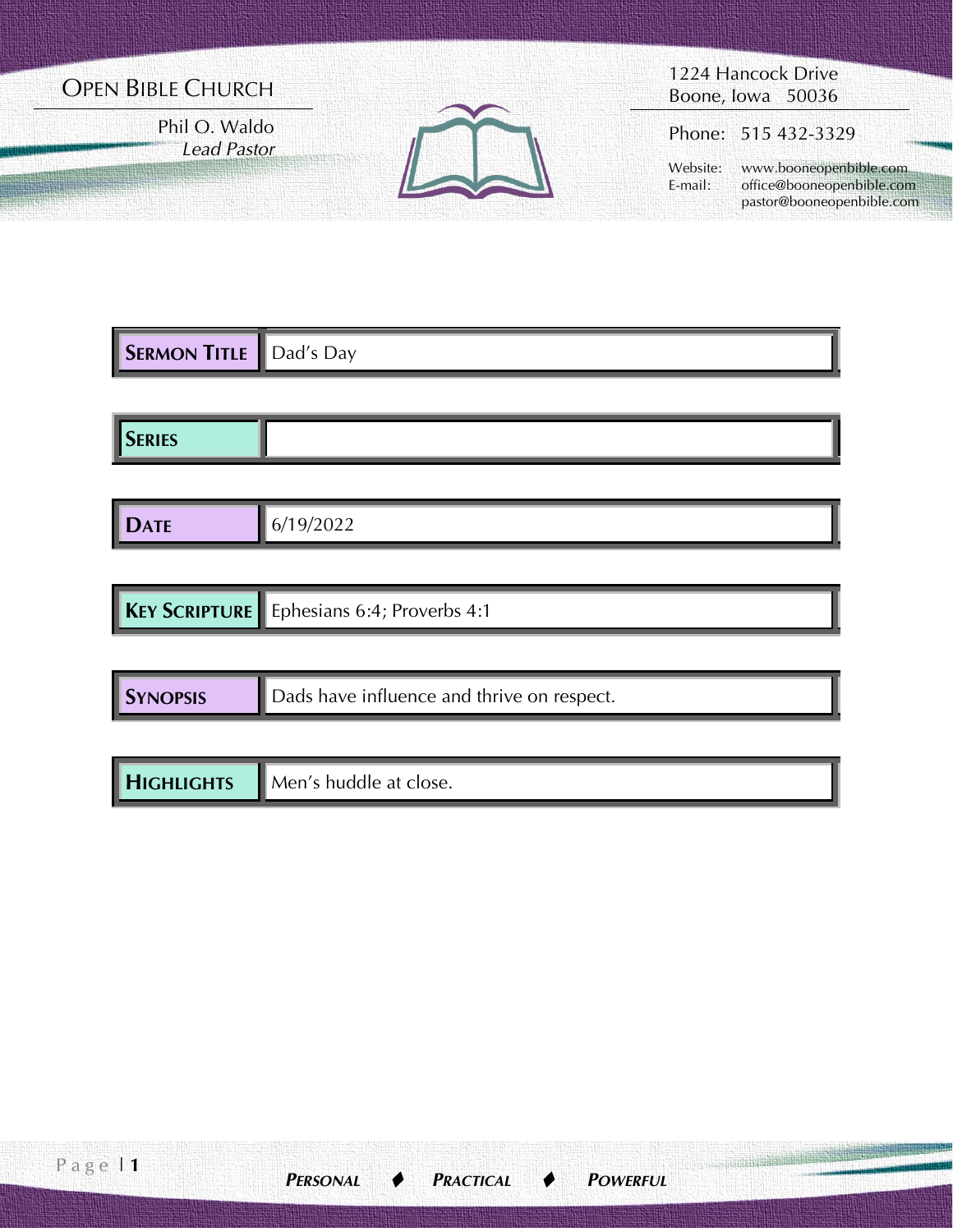

# **Dads Day**

#### *Dad Jokes*

- *Why do dogs float in water? Because they are good buoys.*
- *I recently went to the "World's Tiniest Wind Turbine" exhibit. Honestly, not a big fan.*
- *I spent a lot of time, money, and effort childproofing my house, but the kids still get in.*
- *Why was the pig covered in ink? Because it lived in a pen.*
- *My wife is really mad that I have no sense of direction. I packed up my stuff and right.*
- *I had a date last night. It was perfect. Tomorrow, I'll try a grape.*
- *I can guess what people do for a living just by looking at their hands. I mean, I'm usually wrong, but I can guess.*
- *I know a bunch of good jokes about umbrellas, but they usually go over people's heads.*
- *Why do you never see elephants hiding in trees? Because they're so good at it.*
- *What do you call a dog that can do magic? A Labracabrador.*

The word, "**father**" **is mentioned over 1,600 times in Scripture.** More than praise, prayer, and worship combined. The concept of fatherhood must be pretty important to God. Being a Christian Father is one of the highest callings any man can ever achieve in his life.

### **1.** *<del>©Dad has Influence</del>*

*-- Readers' Digest … Dad: He's a mess-maker, ruler-breaker, risk-taker. In general, he's the opposite of Mom, the master nurturer, creator of law and order. But for all his mischief, Dad is doing something quite right. The same daddy-like interactions that sometimes annoy moms will significantly contribute to children's social skills and success in school. Moms and Dads are indeed different… but their distinctive styles of caretaking complement each other perfectly to the advantage of children.*

In the Bible, the father is called the **head of his household**, and in 1 Timothy 3:12, he is urged to manage his children and his household in a respectable manner. In God's eyes, Dad has an important role of influence in the home. According to 1 Thessalonians 1:12, he is an encourager and comforter who inspires holiness. In Proverbs 13:24, Dad is careful to discipline his kids.

*--Brad Froese… A dad has to discipline because he wants the best for his children. Children raised in the discipline of a strong and loving father have greater discipline as adults, and disciplined adults make greater contributors to society.*

*Kids need to see a godly portrait in their fathers… 63% of youth suicides are from fatherless homes 70% of teen pregnancies are from fatherless homes 80% of rapists are from fatherless homes 85% of children exhibiting behavior disorders are from fatherless homes*

## Ephesians 6:4; Proverbs 4:1 P a g e | **2 Dad's Day**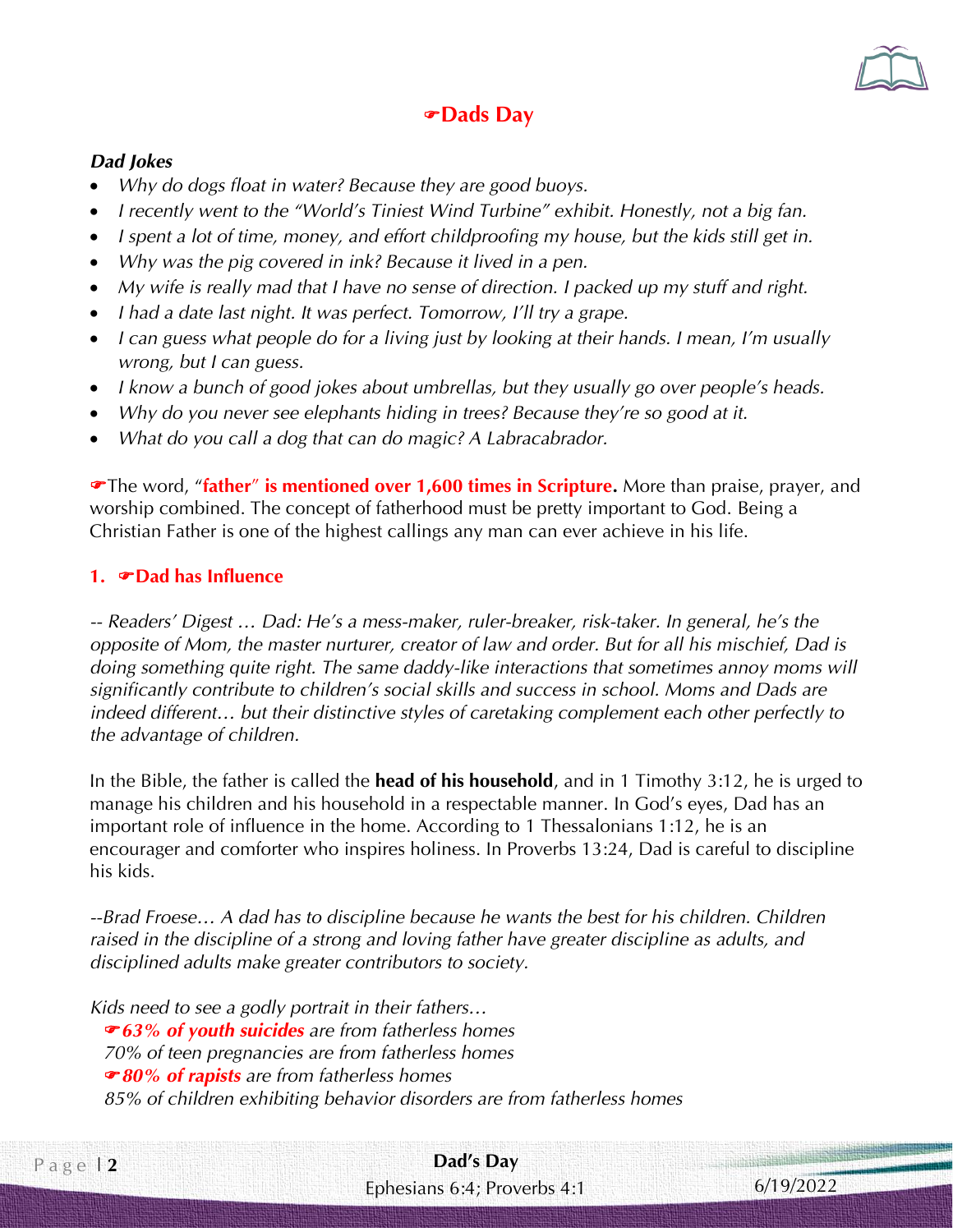

#### *85% of youths in prison are from fatherless homes*

#### Dad has influence.

*Leadership Magazine reported a study affirming the importance of both parents attending church. If only mom attends regularly 15% of the children remain faithful in attendance at church when they become adults. If only dad attends regularly, 55% remain faithful. If neither attends regularly, it drops to only 6%. But if both mom and dad attend church regularly, it rises all the way to 72% of their children remaining faithful in attendance at church when they become adults.*

Dads actually do have influence whether it is obvious or not. And, Dads, we need to use our influence positively. And… there is no greater influence than the legacy a father leaves concerning eternal salvation.

#### **Ephesians 6:4**

Fathers, do not exasperate your children; instead, **bring them up in the training and instruction of the Lord.**

*"A boy loves his mother, but he will follow his father."*

Dad has influence.

#### **2. Dad needs Honor and Respect**

*One time a little boy was asked to define Father's Day and he said, "It's just like Mother's Day, only you don't spend as much on the present."*

**Honor = regard highly; treat with courtesy.** The Hebrew word used for honor means literally, "To make heavy." In other words, don't take your dad lightly. Give him the respect he deserves. I know men have their flaws, but if you have a dad in your family who is trying to be a positive influence, you are way ahead of many others with no father-figure at all. So, honor him.

Ephesians 5:33 …the wife must respect her husband.

#### **Respect = to have profound reverence; to be in awe of**

*-- James Howell… Respect a man, he will do the more.* 

*I say, "There's nothing that motivates a man like his own cheering section."*

Men **need to feel significant**. Some jokingly comment about men: *"you get extra credit for the slightest act of thoughtfulness."* It goes to a man's greatest need; the need to feel important. Just as certain as most wives need to hear loving words from their husbands, husbands need to hear

| Page $3$ | Dad's Day                   |           |
|----------|-----------------------------|-----------|
|          | Ephesians 6:4; Proverbs 4:1 | 6/19/2022 |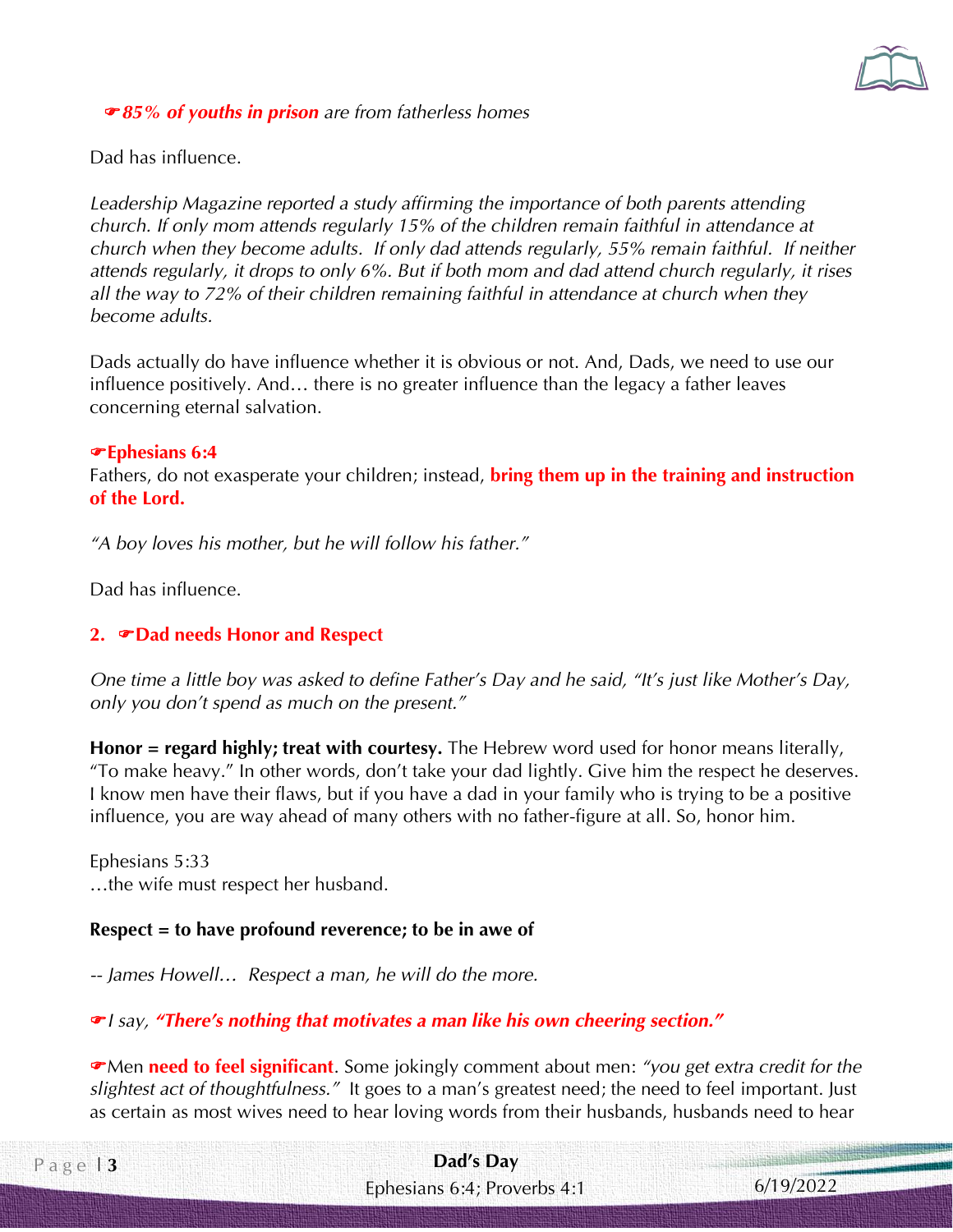

encouraging, respectful words from their wives. In Proverbs, it talks about how the seductress steals a married man… she does it with flattering words. She strokes his ego.

Nagging and criticizing will only discourage men. What they really need is positive reinforcement. And this is not just about a fragile ego that needs constant bolstering. Though it may be true that men tend to have fragile egos; they really do deserve respect as well. Think about a Dad's responsibilities and obligations… Biblically, he's the Head of the home, Principle provider, and Primary protector; He is responsible for Godly instruction and training; He's typically the final disciplinarian, and ultimately, he is God's representative to his kids. God is our father, so it's natural to draw comparisons with our earthly dad.

#### *Phillips, Craig and Dean…*

*Lord, I want to be just like You; 'Cause he wants to be just like me Want to be a holy example; For his innocent eyes to see Help me be a living Bible, Lord; That my little boy can read I want to be just like You; 'Cause he wants to be like me*

These are significant charges that a father must carry. And he needs to be respected and honored for his contributions.

#### **Proverbs 4:1**

**Listen**, my sons, to a father's instruction; **pay attention** and gain understanding.

*Like Foghorn Leghorn… "I say, boy, pay attention, boy."*

Dad needs honor and respect.

I'm thankful for a Dad who… Provided even when it was difficult; Was involved in church; Loved my mom; Spanked me when I was defiant; Tickled me & wrestled with me; Prayed often on Saturday mornings; Made me go to church & youth group; Apologized when he was wrong; Advised me when I wasn't sure; Followed God's call; Urged me to "broaden my shoulders" when things were unfair; Still advises me today when I need help; Asks me for advice when he needs help; Honored his parents; Taught me to think for myself; Interested me in studying Scriptures; Told me he loved me; Was/is a Godly man.

Dad needs honor and respect.

#### *Erma Bombeck wrote about fathers:*

 *"When the Lord was creating fathers he started with a tall frame. An angel standing nearby said, 'What kind of father is that? If you're going to make children so close to the ground, why*  have you put fathers up so high? He won't be able to shoot marbles without kneeling. He won't *be able to tuck a child into bed without bending. He won't even be able to kiss a child without stooping.' God smiled & said, 'Yes, but if I make him child size, who will the children have to look up to?'* 

 *"And when God made the father's hands, they were large…. The angel shook his head &* 

| Page $ 4 $ | Dad's Day                   |           |
|------------|-----------------------------|-----------|
|            | Ephesians 6:4; Proverbs 4:1 | 6/19/2022 |
|            |                             |           |